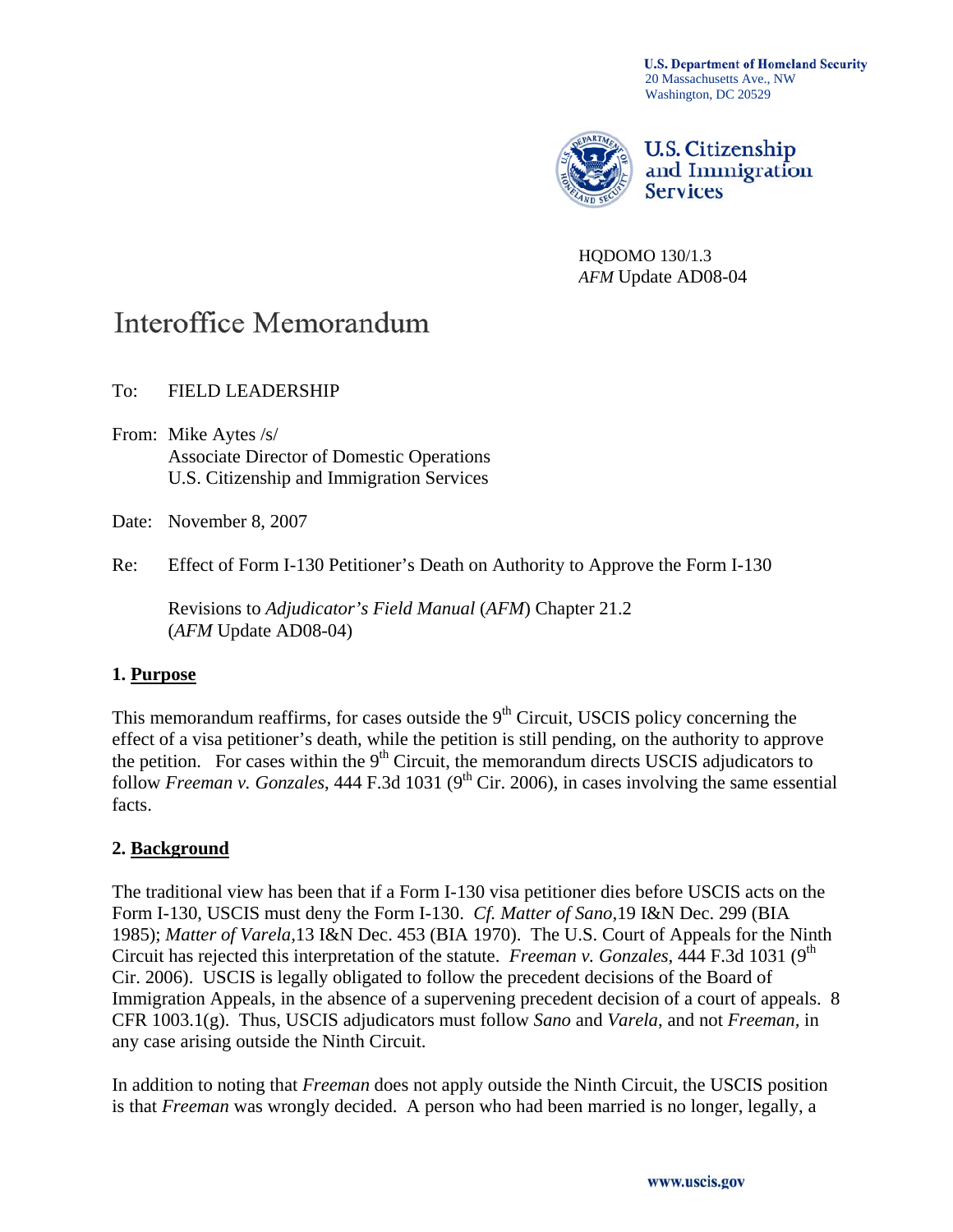"spouse" once the other spouse has died. Moreover, even if the statute may be considered ambiguous, the Ninth Circuit failed to give the deference to the Board's interpretation of the statute that, under decisions of the Supreme Court, a court is legally bound to give. *See National Cable & Telecomm. Assn v. Brand X Internet Services,* 545 U.S. 967 (2005); *Chevron, U.S.A., Inc., v. Natural Res. Def. Council, Inc.,* 467 U.S. 837 (1984).

Nevertheless, the *Freeman* decision is a controlling precedent for cases in the Ninth Circuit, unless the Ninth Circuit were to overrule *Freeman* or the Supreme Court were to decide a case involving the same issue in a manner contrary to *Freeman.* 

USCIS adjudicators are reminded that, under the circumstances specified in 8 CFR 204.2(i)(1)(iv) and 205.1(a)(3)(i)(C)(1), *as amended*, 71 FR 35732, 35749 (2006), a spousal Form I-130 is converted to a widow(er)'s Form I-360 if, on the date of the Form I-130 petitioner's death, the couple were married for at least 2 years and the widow(er) would be otherwise eligible to file a widow(er)'s Form I-360.

USCIS adjudicators are also reminded that, if the visa petitioner dies *after* approval of a Form I-130 – in both immediate relative and family-preference cases – then USCIS has discretion to reinstate the pre-death approval. 8 CFR 205.1(a)(3)(i)(C)(2), *as amended*, 71 FR 35732, 35749 (2006). This discretion will be exercised favorably only if there is a substitute sponsor who has submitted a Form I-864 in place of any Form I-864 that was filed, or would have been filed, by the deceased petitioner. *Id.*

# **3. Field Guidance and Adjudicator's Field Manual (AFM) Update**

The adjudicator is directed to comply with the following guidance.

1. Chapter 21.2 of the AFM entitled "Factors Common to the Adjudication of All Relative Visa Petitions" is amended by:

- a. Adding a new chapter  $21.2(a)(4)$ ; and
- b. Revising the **Note** at the end of chapter 21.2(g)(1)(C).

The revisions read as follows:

# **21.2 Factors Common to the Adjudication of All Relative Visa Petitions.**

# **(a) Filing and Receipting of Relative Petitions.**

\* \* \* \* \*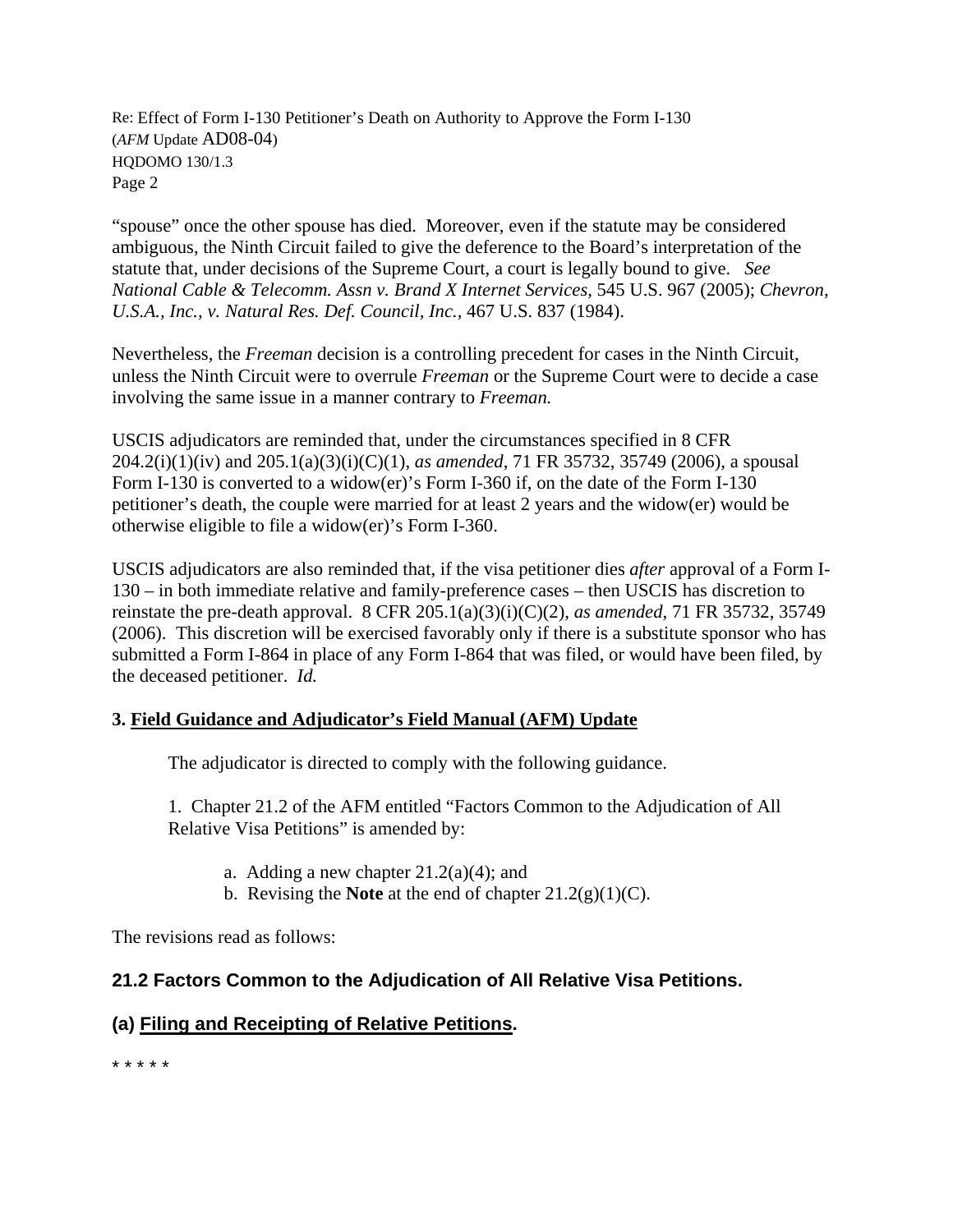(4) Effect of the petitioner's death before approval. (A)(1) Except as provided in paragraph (a)(4)(B) of this chapter for cases governed by the precedent decisions of the Ninth Circuit, a Form I-130 must be denied if the visa petitioner dies after the visa petitioner filed the Form I-130 and before USCIS has adjudicated the Form I-130. *Matter of Sano,* 19 I&N Dec. 299 (BIA 1985) and *Matter of Varela,* 13 I&N Dec. 453 (BIA 1970). A USCIS adjudicator will actually deny a Form I-130 in this situation, and not just "terminate action" on it. The denial will give as reasons for the denial the reasoning stated in paragraph  $(a)(4)(A)(2)$  of this chapter.

 (A)(2) Effect of *Freeman v. Gonzales* outside the Ninth Circuit. USCIS adjudicators shall *not* follow the decision in *Freeman v. Gonzales,* 444 F.3d 1031 (9th Cir. 2006) in any case arising outside the Ninth Circuit. The USCIS position is that *Freeman* was wrongly decided, for the reasons set forth in this chapter 21.2(a)(4)(A)(2). USCIS adjudicators, moreover, are legally obligated to follow *Sano* and *Varela*, since the Board designated them as precedents. 8 CFR 1003.1(g).

Unless Congress clearly intended a specific, technical meaning, a statute is to be interpreted according to the common, ordinary meaning of the words of the statute at the time of enactment. *See BedRoc Ltd, LLC v. United States,* 541 U.S. 176, 184 (2004); *Perrin v. United States,* 444 U.S. 37, 42 (1979); *Burns v. Alcala,* 420 U.S. 575, 580-81 (1975). Like the term "material," the term "spouse" "is not a *hapax legomenon." Cf Kungys v. United States.* 485 U.S. 759, 769 (1988). The common, ordinary meaning of the term "spouse" is a married person. *See* definition of "spouse," Black's Law Dictionary  $(8^{th}$  Ed. 2004). Federal law has adopted this same basic definition of "spouse" for purposes of the administration of every Federal statute and regulation. 1 U.S.C. § 7. A person is a "spouse" only if he or she is either the husband or the wife of a legal marriage. *Id.*

The general rule in the United States, moreover, is that marriage ends upon the death of one spouse. *See* 52 Am. Jur. 2d, Marriage, § 8.

The *Freeman* panel considered it significant that neither § 201(b)(2)(A)(i), nor any other provision of the Act, clearly provides that a person's status as a "spouse" ends when the marriage ends. 444 F.3d at 1039-40. But if the term "spouse" is given its ordinary meaning, there is no need for such a specific provision. Citing the Supreme Court's decision in *BedRoc Ltd, LLC, supra*, the *Freeman* panel did acknowledge that statutory terms are to be given their common, ordinary meaning. Despite this, the *Freeman* panel simply took no notice of the legal effect of death upon a marriage. As a matter of law, a marriage ends upon the death of one spouse. The other person, then, is no longer a married person and, by definition, no longer a spouse.

 Moreover, although the *Freeman* panel said it was reading § 201(b)(2)(A)(i) in light of the statute as a whole, the *Freeman* panel did not consider § 204(b) of the Act, 8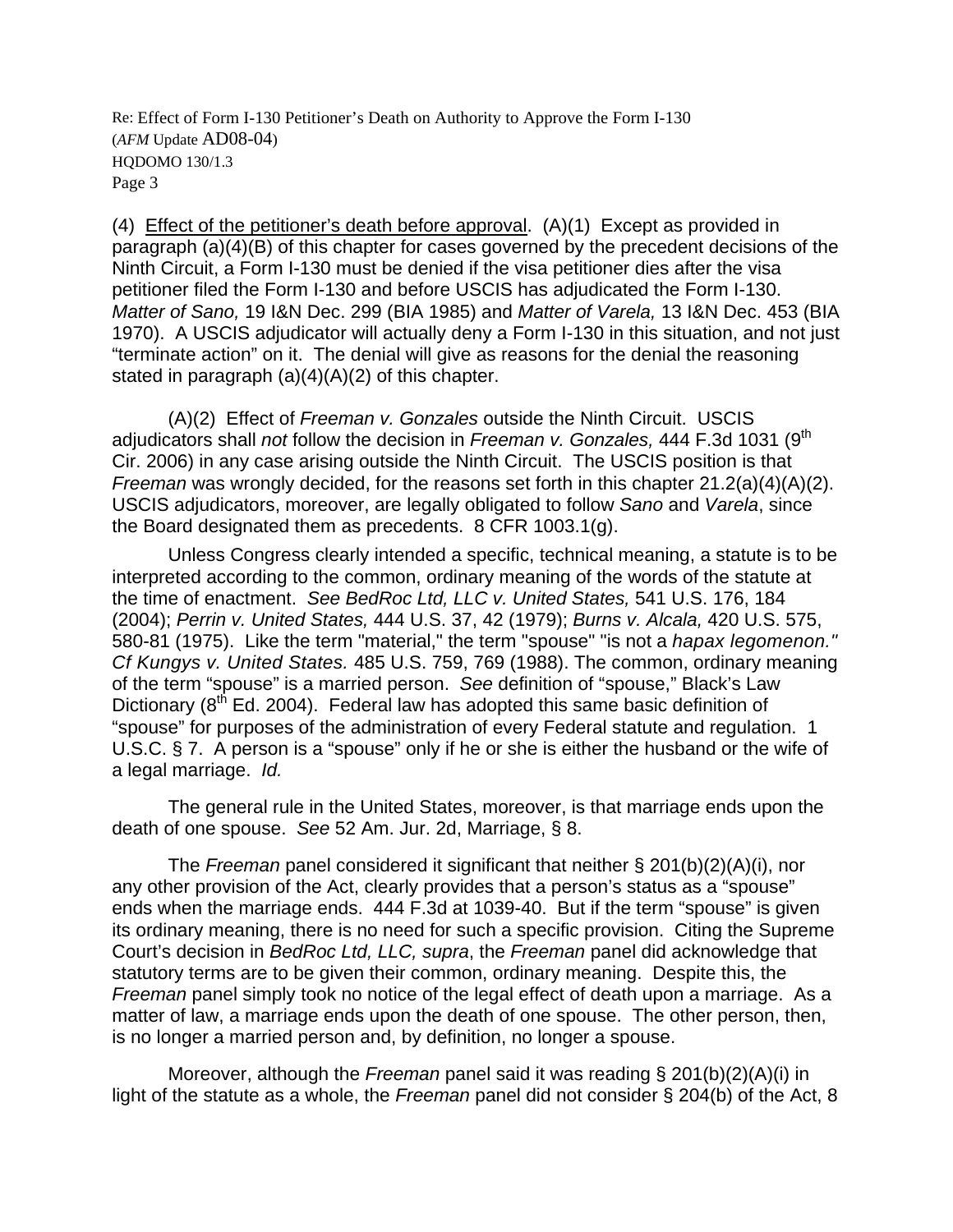U.S.C. § 1154(b). Under § 204(b), USCIS may approve a Form I-130 only if, after investigation, USCIS finds that the "facts stated in the petition *are* true" (*emphasis added*). It is not enough, as the court thought in *Freeman*, 444 F.3d at 1039-40, that the facts *were* true when the petition was filed. At the time of adjudication, USCIS must find that the facts are true otherwise USCIS may not approve the Form I-130. *See* INA § 204(b), 8 U.S.C. § 1154(b). *See id.* Once the petitioner dies, the claim that the petitioner *is* related to the beneficiary in the legally relevant way is *no longer* true. The general rule in immigration cases, moreover, is that cases are decided based on the facts as they exist on the date of the decision. *Matter of Alarcon,* 20 I&N Dec. 557, 562 (BIA 1992).

This conclusion that a Form I-130 cannot be approved after the petitioner dies does not, as the *Freeman* panel thought, 444 F.3d at 1039, "import" into the first sentence of § 201(b)(2)(A)(i) any requirement concerning how long the Form I-130 petitioner and the alien beneficiary must be married in order for USCIS to approve the Form I-130. What the first sentence of  $\S$  201(b)(2)(A)(i) and  $\S$  204(b), when read together, require is that the petitioner and beneficiary must still be legally married, in order for USCIS to approve the Form I-130. This factor readily distinguishes the case of a deceased petitioner from *Dabaghian v. Civiletti*, 607 F.2d 868 (9<sup>th</sup> Cir. 1979), upon which the *Freeman* panel relied in concluding that it was "untenable" to say that a visa petitioner's death ends the beneficiary's claim to be an immediate relative. 444 F.3d at 1041. The petitioner and the beneficiary in *Dabaghian* were still legally married when the alien in that case had obtained permanent residence. 607 F.2d at 869. If the petitioner has died, by contrast, the beneficiary is no longer married to the petitioner. Their marriage dissolved upon the petitioner's death. Thus, the beneficiary is not the spouse of a citizen, and so, is not an immediate relative. INA § 201(b)(2)(A)(i), 8 U.S.C.  $§ 1151(b)(2)(A)(i).$ 

The *Freeman* panel also failed to consider INA § 205, 8 U.S.C. § 1155, and the related regulations. Under § 205, for example, USCIS may revoke approval of a Form I-130 in any case in which USCIS finds good cause for doing so. Had USCIS approved Form I-130 in a case before a petitioner's death, the approval would have been revoked, automatically, upon his death. *See* 8 C.F.R. § 205.1(a)(3)(i)(C)(2), *as amended* 71 *Fed. Reg.* 35,732, 35,749 (2006). There is discretion to leave an approval in place. As the Ninth Circuit has held in earlier cases, however, this discretion is not available if the petitioner dies while the Form I-130 was still pending. *See Abboud v. INS*, 140 F.3d 843, 849 (9<sup>th</sup> Cir. 1998); and *Dodig v. INS*, 9 F.3d 1418 (9<sup>th</sup> Cir. 1993). Under DHS regulations, moreover, USCIS may reinstate approval of a Form I-130 only if some qualified person is willing and able to submit a Form I-864, affidavit of support, as a substitute for the petitioner. 8 C.F.R. § 205.1(a)(3)(C)(2), *as amended,* 71 *Fed. Reg.* at 35,749. The statute, in turn, permits a substitute sponsor only if the petitioner dies *after* approval of the Form I-130. INA § 213A(f)(5)(B), 8 U.S.C. § 1183a(f)(5)(B).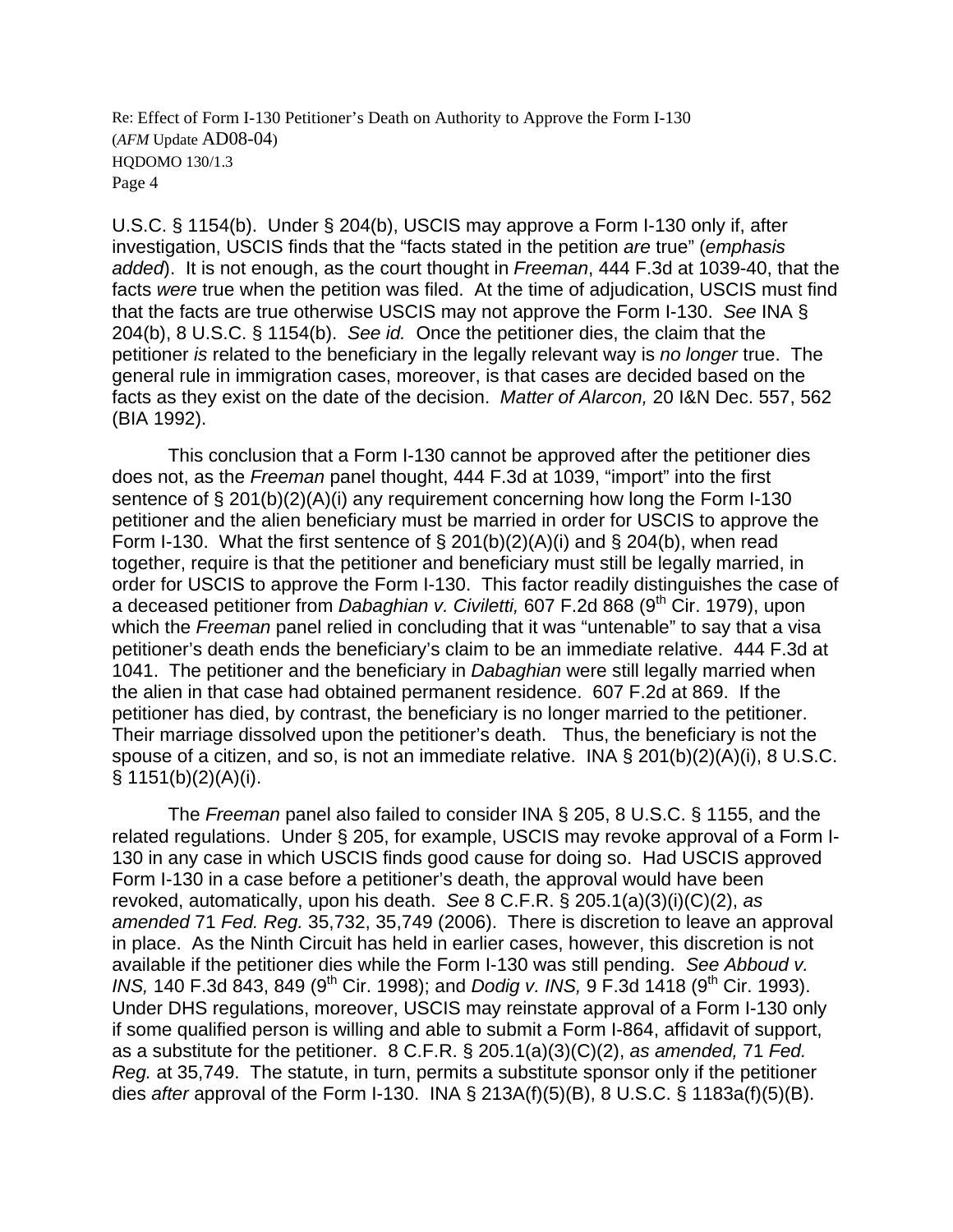The most reasonable inference from the provision for a substitute sponsor only if the Form I-130 was approved before the petitioner's death is that the petitioner's death ends the beneficiary's ability to immigrate.

This inference is all the stronger, since Congress has provided several statutes under which a person may obtain permanent residence based on a relationship that has been dissolved by death. The *Freeman* panel did consider one of these provisions, the second sentence of  $\S 201(b)(2)(A)(i)$ . Under this provision, the widow(er) of a citizen can still qualify as an immediate relative, if the widow(er) and the citizen were married at least 2 years at the time of the citizen's death. Similar provisions are found in the FY2004 National Defense Authorization Act, Pub. L. 108-136, Division A, § 1703, 117 Stat. 1392, 1693-96 (2003) and the USA Patriot Act, Pub. L. 107-57, §§ 421 and 423, 115 Stat. 272, 356-363. USCIS acknowledges, as the *Freeman* panel did, 444 F.3d at 1039, that the second sentence of § 201(b)(2)(A)(i) permits a widow(er) to file his or her own petition. The salient point to be drawn from these provisions, however, is that, when Congress has wanted to permit an alien to obtain permanent residence based on a relationship that no longer exists, Congress has done so explicitly.

Section 421 of the Patriot Act is particularly relevant on this point. Under § 421, Congress provided a special benefit for the beneficiary of a Form I-130 if the Form I-130 was "revoked or terminated (or otherwise rendered null), either before or after its approval" because the petitioner died as a result of the September 11, 2001, terrorist attacks on the United States. Pub. L. 107-57, § 421(a) and (b)(1)(B)I), and § 428(b), 115 Stat. at 356-7. In particular, the beneficiaries of § 421 immigrate as "special immigrants," and *not* as "immediate relatives." *Id.* There would have been no need for Congress to enact § 421(a), if, as the *Freeman* panel and the district court in this case concluded, a visa petitioner's death does not "terminate (or otherwise render null)," *id.* § 421(b)(1)(B), 115 Stat. at 356, the Form I-130.

The *Freeman* panel, moreover, misconstrued the Board's precedents in *Matter of Sano* and *Matter of Varela*. The actual result in each case was the same: the Board affirmed the INS decisions denying the respective Forms I-130 due to the petitioner's death. The only difference between these two decisions was the reason given. In *Matter of Varela,* the Board assumed it had jurisdiction and decided the case on the merits, holding that the visa petitioner's death required denial of the Form I-130 because the beneficiary was no longer the spouse of a citizen. 13 I&N Dec. at 454. The Board did not, in *Sano,* question its conclusion in *Varela* that a person is no longer a "spouse" after the other spouse had died. Rather, in *Sano*, the Board held that the beneficiary's lack of standing would have been the more proper basis for the decision in *Varela*. 19 I&N Dec. at 300-01. The Secretary and the Attorney General, moreover, have specifically endorsed the conclusion from *Varela* that "[t]here is no authority to approve a visa petition after the petitioner dies." 71 *Fed. Reg.* at 35,735.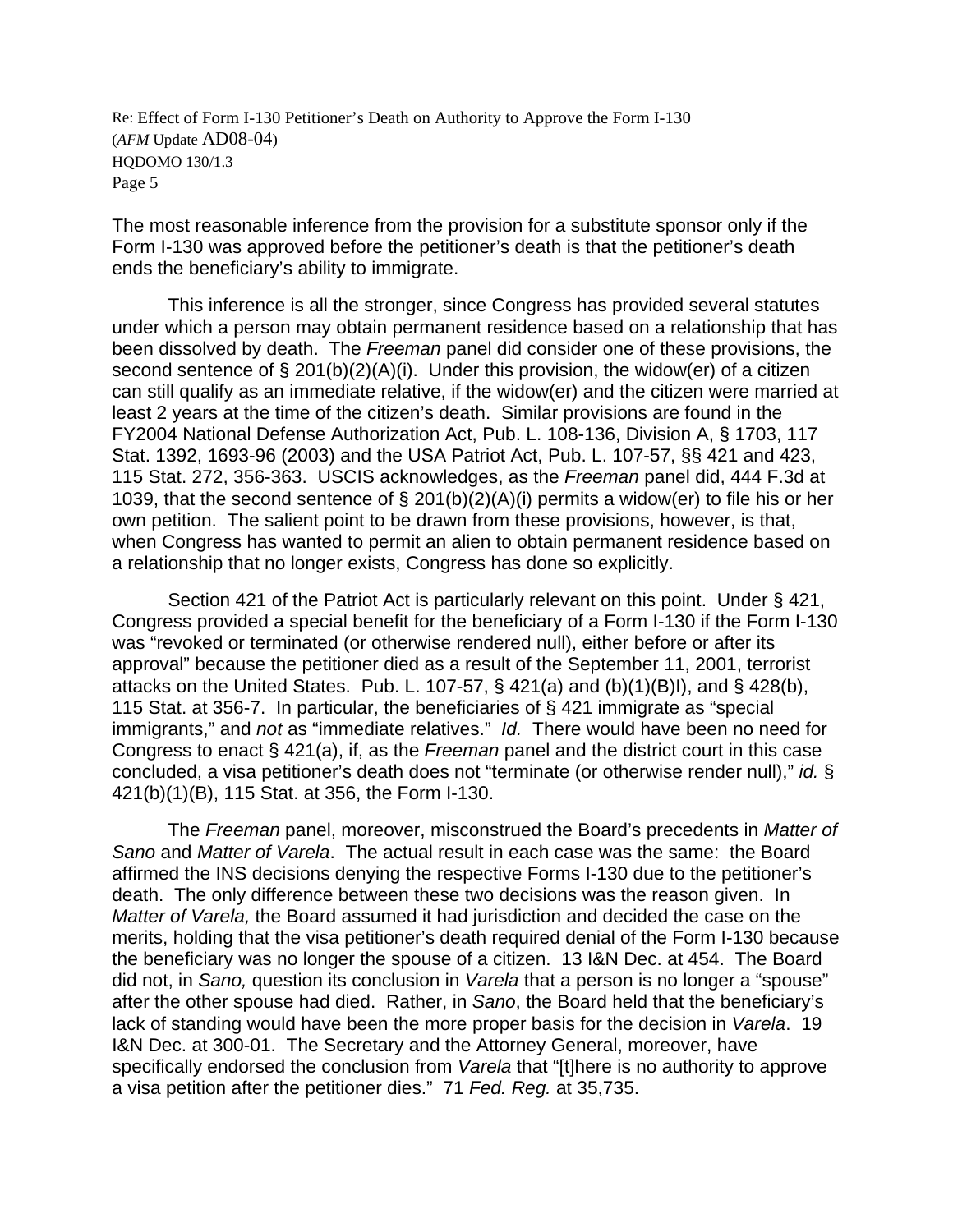The *Freeman* panel was also mistaken in saying that the Board in *Sano* acted *"summarily,"* 444 F.3d at 1038, and without statutory analysis. The Board concluded that the beneficiary in *Sano* was no longer a "spouse" of a citizen because the citizen had died. 13 I&N Dec. at 454. The Board's conclusion was fully consistent with the general rule in the United States that marriage ends with the death of one spouse. *See* 52 Am. Jur. 2d, Marriage, § 8. That the Board's opinion may have been brief does not change the fact that the Board gave a legally sound and sufficient, basis for its conclusion.

 (A)(3) Effect of other judicial decisions. If a *district court* outside the Ninth Circuit follows *Freeman* in an individual case, and the Government does not appeal the decision, USCIS will comply with the district court's judgment *with respect to that specific case*. USCIS will not, however, consider the district court judgment to be a binding precedent for any subsequent case, since the Board has held that district court judgments do not have binding effect for other cases. *Matter of K- S-,* 20 I&N Dec. 715 (BIA 1993).

 If a court of appeals other than the Ninth Circuit follows *Freeman,* and *designates its own decision as a precedent*, then the guidance in chapter 21.2(a)(4)(B) of the AFM will apply in that Circuit, as well as in the Ninth Circuit. If a different Circuit follows *Freeman* in a decision that is *not* designated a precedent, USCIS adjudicators should consult with their regional counsel to determine whether, under the law of that Circuit, the decision is nevertheless binding in subsequent cases.

(B)(1) Special rule for Ninth Circuit cases involving s*pousal immediate relative*  petitions. Chapter 21.2(a)(4)(A) of the AFM does not apply to a case that is governed by the precedent decisions of the Ninth Circuit. In the Ninth Circuit, if the visa petitioner dies after filing the *spousal immediate relative* Form I-130 *and* after the beneficiary has filed the related Form I-485, but before there is a final decision on the Form I-130, the *spousal immediate relative* Form I-130 may still be approved, based on the Ninth Circuit decision in *Freeman v. Gonzales*, 444 F.3d 1031 (9<sup>th</sup> Cir. 2006). The beneficiary still bears the burden of proving that the beneficiary would qualify as an immediate relative if the petitioner were still alive. Establishing that the beneficiary would qualify as an immediate relative if the petitioner were still alive requires the beneficiary to prove that, before the petitioner's death, the petitioner and beneficiary were related in a way that would have made the beneficiary eligible for classification as an immediate relative under section 201(b)(2)(A)(i). A Form I-130, *Petition for Alien Relative*, which is based on a spousal (immediate relative) relationship may still be denied if the beneficiary fails to establish that the marriage that forms the basis for the classification was bona fide, and not entered into to acquire an immigration benefit.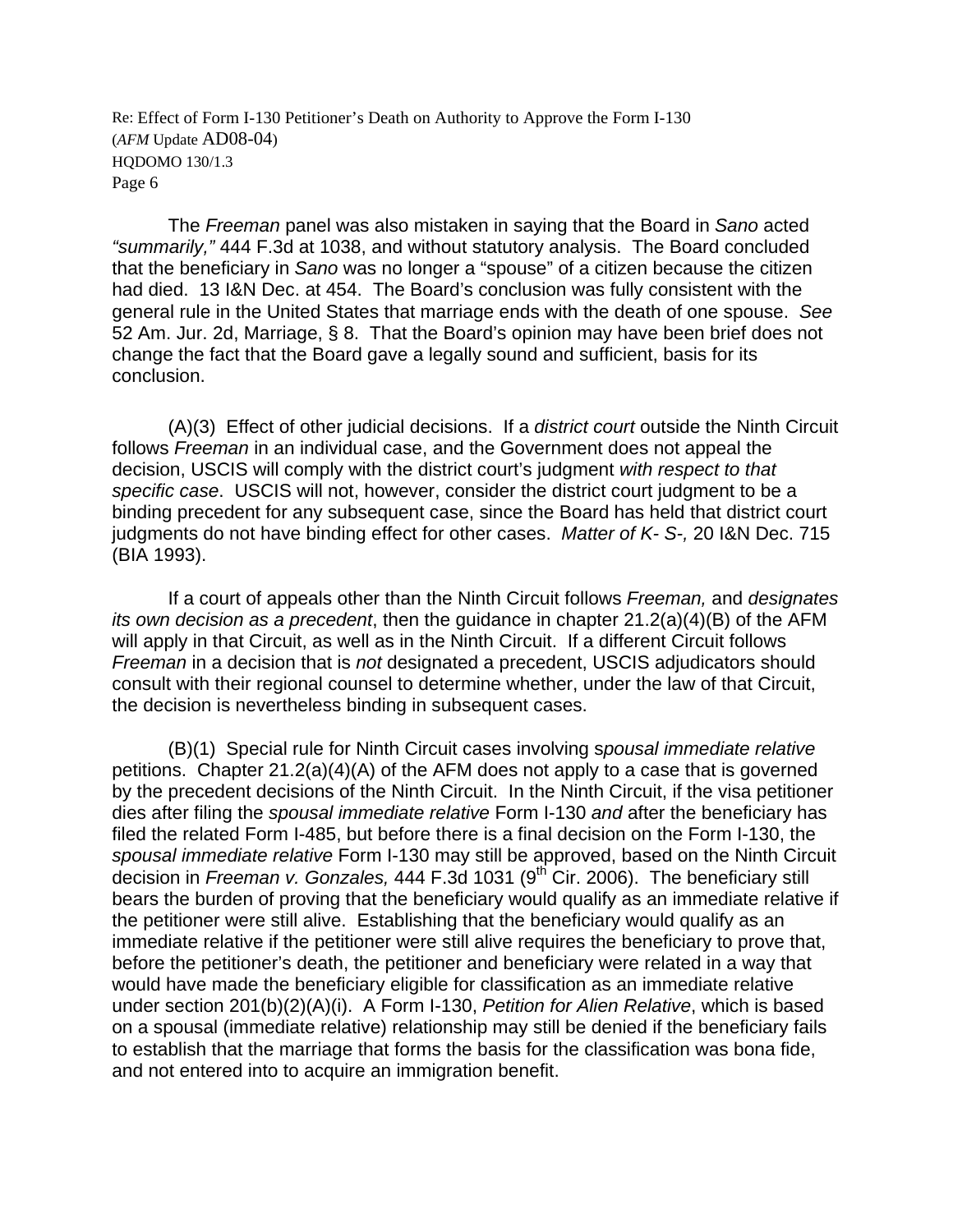Note AFM chapter 21.2(a)(4)(B) applies only to cases involving the same essential facts as the *Freeman* case. One fact that played a critical role in the panel's decision is that the beneficiary in *Freeman* had filed her Form I-485 before the petitioner had died. 444  $F.3<sup>rd</sup>$  at 1042-43. In cases where the petitioner dies before the beneficiary filed a Form I-485, the case results in a significant factual distinction from that presented in *Freeman.* In such cases, the Form I-130 should be denied, based on this distinction, as specified in chapter  $21.2(a)(4)(A)(2)$ . AFM chapter  $21.4(a)(4)(B)$  does not apply to family based petitions under section 203(a) of the Act or immediate relative petitions filed for the *parents* or *children* of citizens, rather than for *spouses.*

 (B)(2) The beneficiary of a spousal immediate relative Form I-130 petition that is approved under AFM chapter 21.2(a)(4) must still submit a Form I-864 in order to overcome inadmissibility on public charge grounds. Except as provided in paragraph 21.2(a)(4)(C) of this chapter, therefore, the post-death approval of any Form I-130 that is approved under the *Freeman* decision and this paragraph 21.2(a)(4) will be revoked automatically under 8 CFR 205.1(a)(3)(i)(C), unless the beneficiary presents a request under 8 CFR 205.1(a)(3)(i)(C)(2) for humanitarian reinstatement, supported by a properly completed Form I-864 from an individual who qualifies under section 213A(f)(5)(B) of the Act as a qualifying substitute sponsor. USCIS may, as a matter of discretion, reinstate the approval pursuant to section 213A(f)(5)(B) of the Act and 8 CFR 205.1(a)(3)(i)(C)(2) if a qualifying substitute sponsor submits a Form I-864 in place of any Form I-864 that was submitted, or would have been submitted, by the deceased petitioner. If the beneficiary requests reinstatement under 8 CFR 205.1(a)(3)(i)(C)(2) before USCIS has actually adjudicated the Form I-130, and reinstatement is appropriate under 8 CFR 205.1(a)(3)(i)(C)(2), the decisions to approve the Form I-130 and to leave approval unrevoked will be made in a single written notice.

 (C) Paragraph 21.2(a)(4)(B) of this AFM does not apply to any Form I-130 that is converted upon the petitioner's death to a widow(er)'s Form I-360, as provided for in 8 CFR 204.2(i)(1)(iv) and 205.1(a)(3)(i)(C)(1).

\* \* \* \* \*

# **(g) Revocation of Approval.** \* \* \*

(1) Automatic Revocation.

\* \* \* \* \*

(C) Discretionary Authority to Not Automatically Revoke Approval.